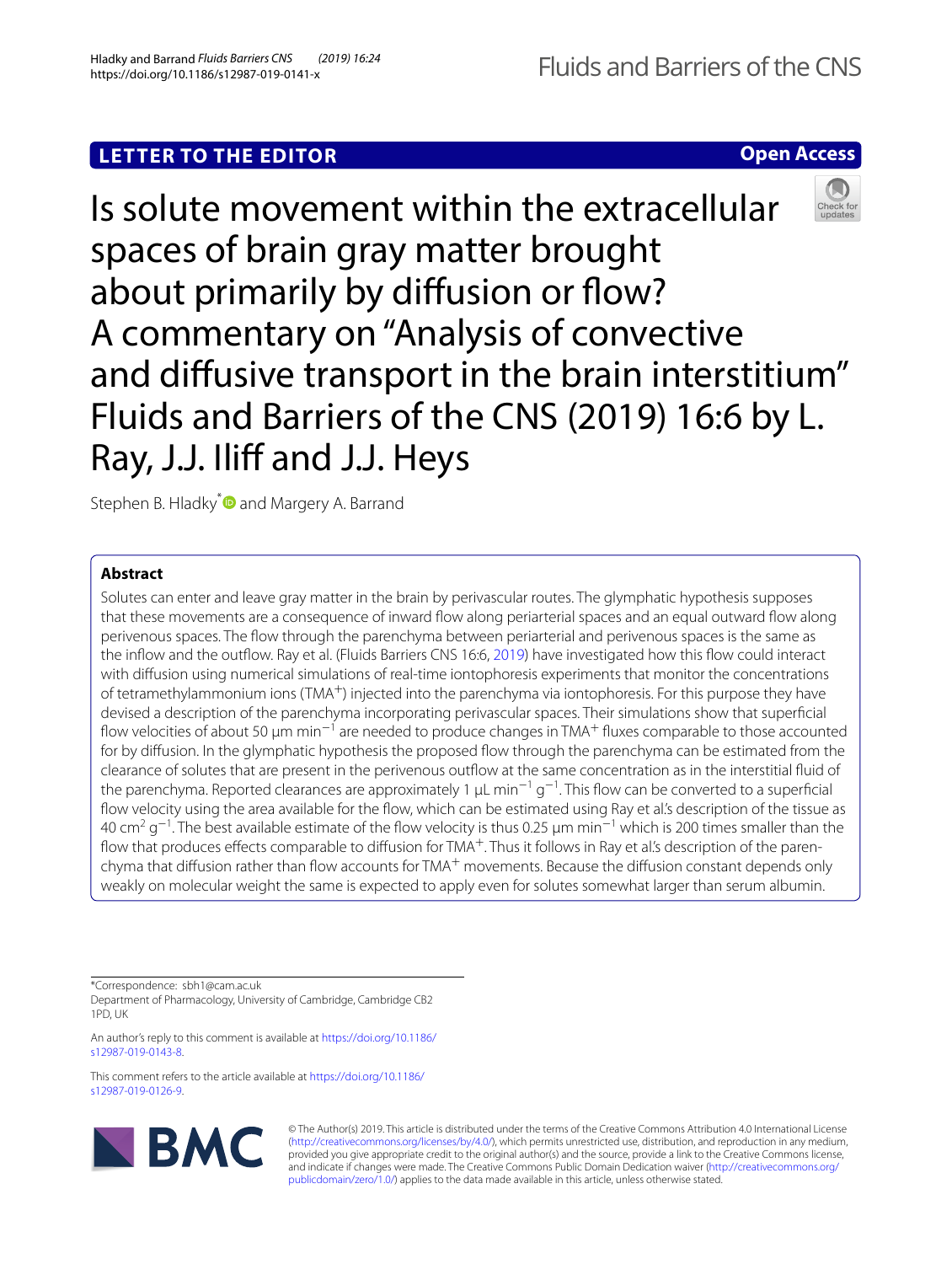## **Background**

There is general agreement that solutes can enter and leave gray matter in the brain parenchyma via perivascular spaces, and that the rates of movement through these spaces are too fast to be mediated by difusion alone (see  $[1, 2]$  $[1, 2]$  $[1, 2]$  $[1, 2]$  $[1, 2]$  for discussion and references). The glymphatic hypothesis explains these relatively rapid perivascular movements by proposing that solutes enter via fuid infow along periarterial spaces and leave via a matching fluid outflow along perivenous spaces  $[3, 4]$  $[3, 4]$  $[3, 4]$ . The flow through the parenchyma is the same as the infow and outflow. The question considered here is whether solutes move between the periarterial and perivascular spaces in the parenchyma primarily by difusion or as a result of the flow.

## **Main text**

The proposed outflow and hence the flow through the parenchyma can be estimated from the clearance of a marker present at the same concentration in the outflow as in the extracellular fuid of the parenchyma (see section 3.2 in [\[2\]](#page-2-2)). Clearances for a number of extracellular fuid markers like inulin have been reported to be about 1 μL min<sup>-1</sup> g<sup>-1</sup> (see Table 1 in [[2\]](#page-2-2)) which is currently the best available estimate of the flow required by the glymphatic hypothesis.

In a welcome and important advance Ray et al. [\[5](#page-2-0)] have investigated how the flow envisaged in the glymphatic hypothesis could interact with difusion under conditions of real-time iontophoresis (RTI) experiments. Such experiments monitor the time-course of the concentration of an extracellular space marker, usually tetramethylammonium ions  $(TMA^+)$ , injected into the parenchyma via iontophoresis (see  $[6-8]$  $[6-8]$  $[6-8]$ ). The TMA<sup>+</sup> concentration is measured as a function of time using an ion selective electrode inserted a known distance, typically  $\sim$  150  $\mu$ m, from the site of injection. These time-courses are then fitted with the predictions of diffusion theory. The shape of the responses is as predicted by the theory. However, it is notable that (a) there is a substantial variation between the maximum concentrations that are measured in repeated experiments, and (b) it is difficult to assess the efects that fow might have using a theory that assumes there are none.

Ray et al. have devised a theoretical description of the gray matter in the brain capturing many of the essential features of the proposed flow between the perivascular spaces surrounding arterioles and venules but still simple enough to allow numerical simulations of RTI experiments. These simulations show that flow alters the concentrations that will be measured from one RTI experiment to the next. This occurs because the measuring electrode may be placed upstream of the iontophoresis electrode with the fow opposing the efects of difusion or downstream with the fow augmenting the effects. The size of the changes depends on the orientation of the electrodes with respect to the direction of fow and on the superfcial fow velocity, which is the flow across a cross-sectional area divided by the area. Ray et al. found that superficial flow velocities of about 50  $\mu$ m min<sup>-1</sup> altered the simulated concentrations by about  $\pm$  10% relative to the concentrations predicted with no flow (compare Figs. 5 and 6a in  $[5]$  $[5]$ ). This estimate of the superficial velocity required to see an effect on the measured concentrations and hence on the fuxes of TMA<sup>+</sup> is in agreement with the estimate,  $\sim$  40  $\mu$ m min<sup>-1</sup>, for a Peclet number of 1 calculated by Nicholson and Hrabetova  $[8]$  $[8]$  $[8]$ . Ray et al. note that flow with superficial velocity 50  $\mu$ m min<sup>-1</sup> combined with estimates of other sources of variation between experiments allows the data for repeated RTI experiments to be ftted.

An important question that arises is whether these superficial velocities inferred from the simulations are comparable to the superficial flow velocity in the parenchyma that can be calculated from the flow through the parenchyma and the area across which the fow occurs. The best available estimate for the flow, probably an upper limit for the actual flow, is that which accounts for the clearance of solutes like inulin in the glymphatic hypothesis. As indicated above, that estimate is ~ 1 µL min<sup>-1</sup> g<sup>-1</sup>. The area can be estimated using Ray et al's model of the parenchyma and perivascular spaces. Ray et al. do not state this area, but they do say that 1  $\mu$ L min<sup>-1</sup> g<sup>-1</sup> corresponds to 10  $\mu$ m min<sup>-1</sup> which implies that they have used 1  $\text{cm}^2 \text{ g}^{-1}$  as the area. However, calculation of the area from the geometry of the perivascular spaces in their model leads to a diferent answer.

In Ray et al.'s description of the parenchyma the arterioles and venules are each assumed to be rods aligned in alternating sheets, i.e. on each side of a sheet or arterioles there is a sheet of venules and on each side of a sheet of venules there is a sheet of arterioles. The sheets are separated by  $250 \mu m$ . The area available for flow between arterioles and venules in a gram of tissue is then the volume of tissue divided by the separation of the sheets, i.e. 1 cm<sup>3</sup> g<sup>-1</sup>/250 μm = 40 cm<sup>2</sup> g<sup>-1</sup>. Using these values the best available estimate of the typical superficial velocity in the parenchyma is flow/area=1  $\mu$ L min<sup>-1</sup> g<sup>-1</sup>/40 cm<sup>2</sup>  $g^{-1}$  = 0.25 µm min<sup>-1</sup>.

(Technical note: There is no direct way to calculate the flow from a volume average of the superficial flow velocity. Because the velocity is a vector quantity that can point in opposite directions at diferent locations within a